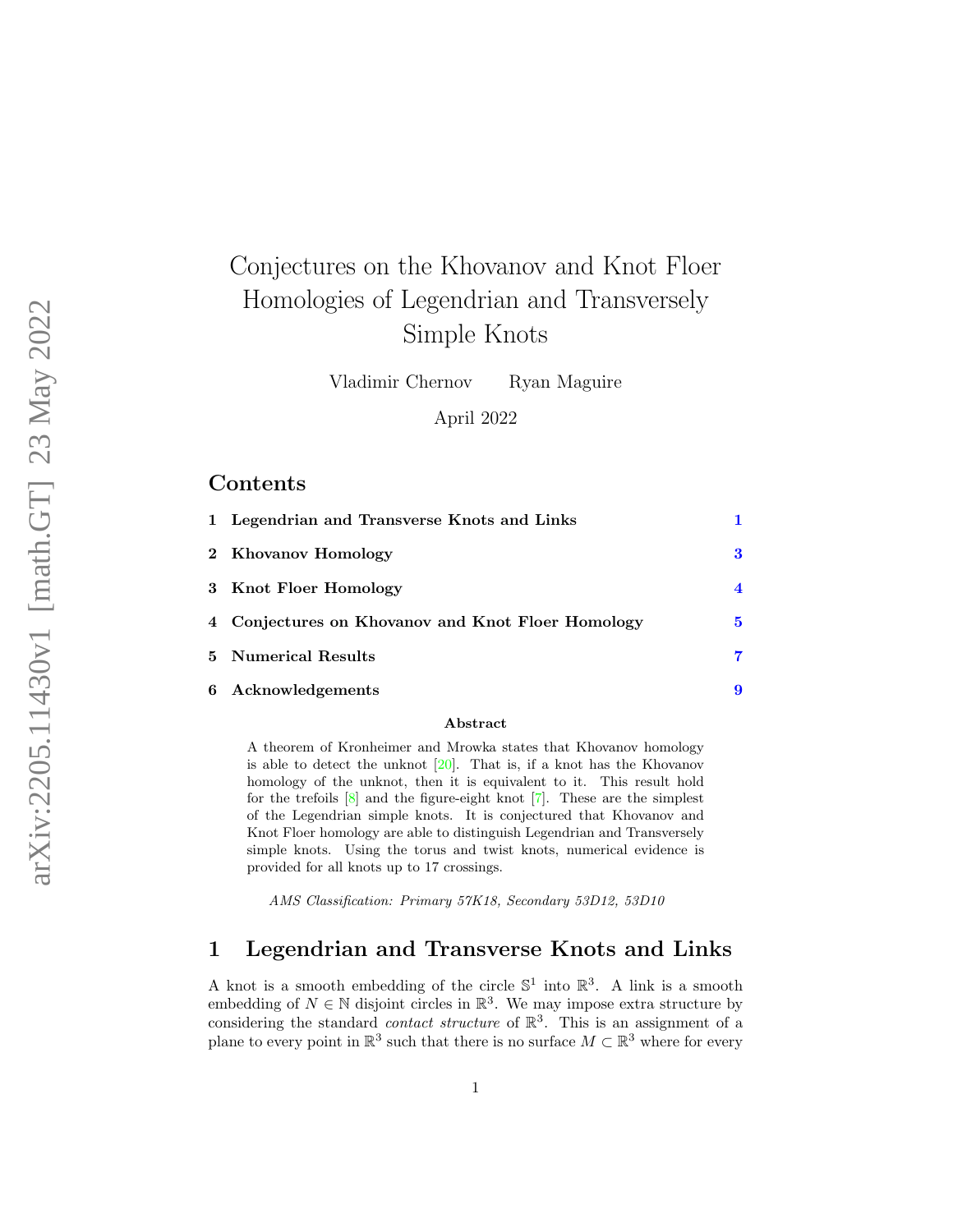

<span id="page-1-0"></span>Figure 1: Hyperplane Distribution for  $dz - y dx$ 

 $p \in M$  the tangent plane  $T_pM$  is given by the plane of the contact structure. In  $\mathbb{R}^3$  this is described by the one-form  $dz - y dx$ , the plane at  $(x, y, z)$  being spanned by the vectors  $\partial_x + y \partial_z$  and  $\partial_y$ . The hyperplane distribution is shown in Fig. [1.](#page-1-0) While there are no everywhere tangent surfaces, it is possible for a curve to be everywhere tangent to this distribution of planes. A Legendrian link is a link that is everywhere tangent to the contact structure. A gentle introduction to the subject can be found in [\[22\]](#page-10-1).

Two Legendrian links are considered to be Legendrian equivalent if there is an isotopy  $H: L \times [0,1] \to \mathbb{R}^3$  between them,  $L = \bigcup_{k=0}^{N-1} \mathbb{S}^1$ , such that for all  $t \in [0, 1]$  the link  $H_t$  is Legendrian. It is possible for two links to be topologically equivalent but not Legendrian. In the other direction, any link can be made Legendrian by an appropriate isotopy (See the introduction of  $[26]$ ). The two classical invariants of Legendrian links are the Thurston-Bennequin and rotation numbers. A link type is said to be *Legendrian simple* if any two Legendrian embeddings of it with the same Thurston-Bennequin and rotation numbers are Legendrian equivalent. That is, the classical invariants uniquely classify all Legendrian representations of the knot. Certain knot types are known to be Legendrian simple such as the unknot  $[15]$ , torus knots, and the figure eight knot  $[16]$ . Not every knot is Legendrian simple, the  $m_3$  twist knot (also known as the  $5<sub>2</sub>$  knot) being an example discovered by Chekanov [\[13\]](#page-9-4).

Transverse links are links that are everywhere transverse to the contact structure. That is, at every point  $p$  on the link the velocity vector and the hyperplane at p span  $\mathbb{R}^3$ . Any Legendrian link can be made transverse by a small perturbation in the direction normal to the given plane in the contact structure. Two transverse links are transversely equivalent if there is an isotopy  $H: L \times [0,1] \to \mathbb{R}^3$  such that  $H_t$  is a transverse link for all  $t \in [0,1]$ . The Bennequin number of a transverse knot is defined by the algebraic crossing number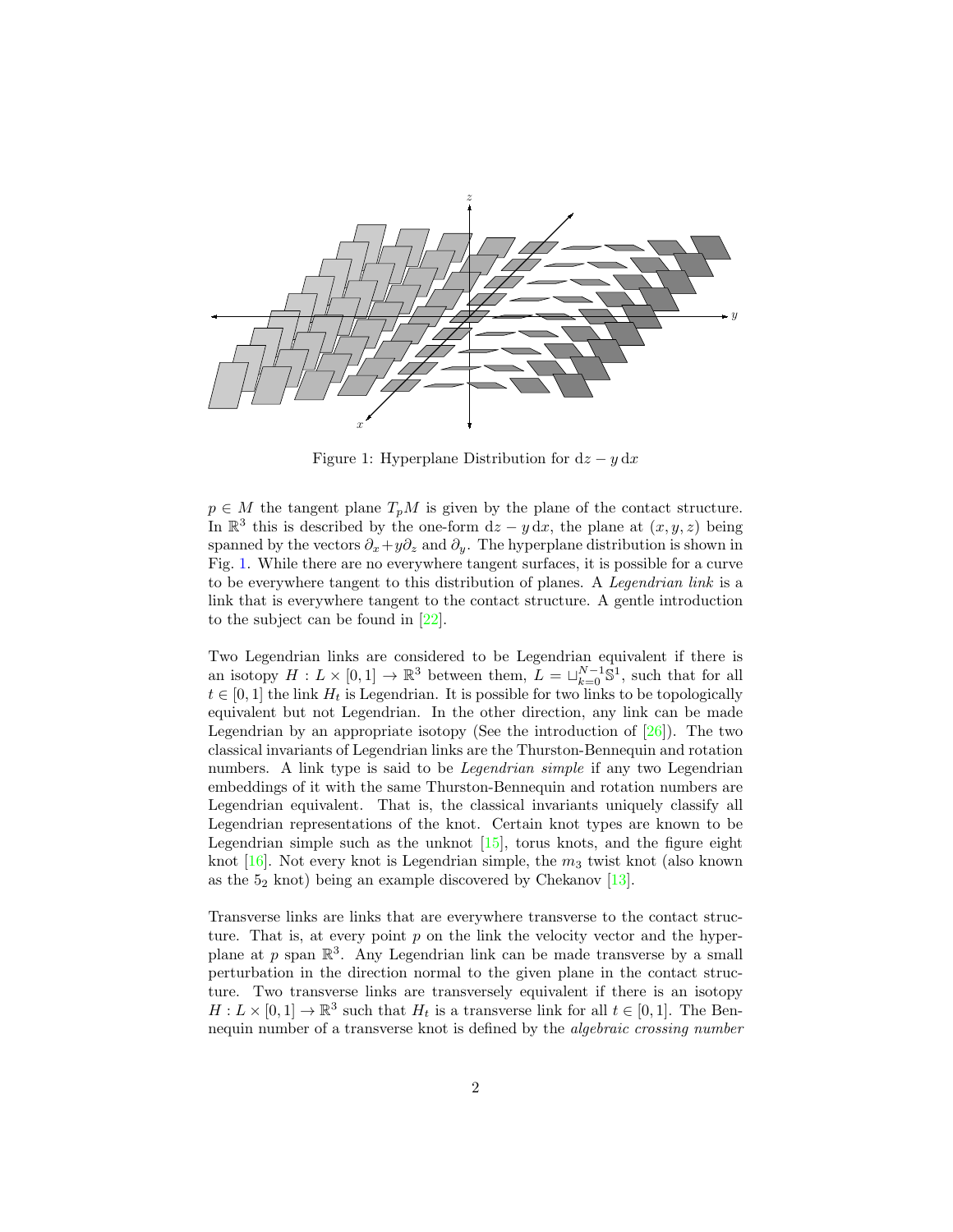$e(K)$  and the *braid index n(K)*. It is:

$$
\beta(K) = e(K) - n(K) \tag{1}
$$

It is not an invariant of topological knots, but is an invariant under transverse equivalence. Similar to Legendrian simple, we define a knot (or link) type to be transversely simply if all of it's transverse representations are uniquely determined by their Bennequin number (See [\[11\]](#page-9-5)) and by whether its velocity vectors point into the half space where the contact structure is positive or not. A paper by Etynre, Ng, and Vertesi [\[17\]](#page-10-3) classifies when twist knots are transversely simple. In particular, infinitely many such knots are transversely simple giving us a family of knots to test conjectures with.

There are several common ways of representing topological knots, the three used in our computations are extended Gauss code, planar diagram code (PD code), and Dowker-Thistlewaite code (DT code). Given a knot diagram with N crossings, the Gauss code is a string with  $2N$  characters, PD code is a string that is 4N long, and DT code is N characters long. Each has its benefits. Extended Gauss code can distinguish mirrors, PD and DT code cannot, PD code is the easiest to reconstruct the knot diagram, and DT code is the shortest. Because of this we will present our examples in DT code. To obtain the DT code of a knot diagram, place your finger on the knot and walk along the diagram, labelling the crossings. When you get back to your starting point each crossing will have two numbers associated with it. It is not difficult to see that each crossing will have exactly one odd number and one even number. For each even number, if that number was associated with an over crossing (that is, your finger ran over the crossing as you were labelling it), place a minus sign in front. Write out the pairs of integers as  $(1, a_1)$ ,  $(3, a_2)$ , ...,  $(2n-1, a_n)$ . The DT code is the list  $a_1, a_2, \ldots, a_n$ . See [\[1\]](#page-9-6) for several examples.

It is possible to go from PD code to DT code to unsigned Gauss code (i.e. the usual Gauss code, and not the extended Gauss code) and back. For certain computations, like the Alexander polynomial which is mirror insensitive, DT code is easiest since it is the shortest. For things like the Jones polynomial and Khovanov homology, invariants that distinguish mirrors, extended Gauss code is a must.

#### <span id="page-2-0"></span>2 Khovanov Homology

The Khovanov homology of a link is a powerful, if computationally expensive<sup>[1](#page-2-1)</sup>, invariant first described by Mikhail Khovanov [\[19\]](#page-10-4) (See also [\[9\]](#page-9-7) for an excellent introduction). It is closely related to the Jones polynomial, but able to distinguish many more knots and links. The homology groups  $KH<sup>r</sup>(L)$  of a link

<span id="page-2-1"></span> $1$ The naïve algorithm is exponential in the number of crossings. Improvements by Bar-Natan [\[10\]](#page-9-8) have sped up computations but no polynomial-time algorithm is known at the time of this writing.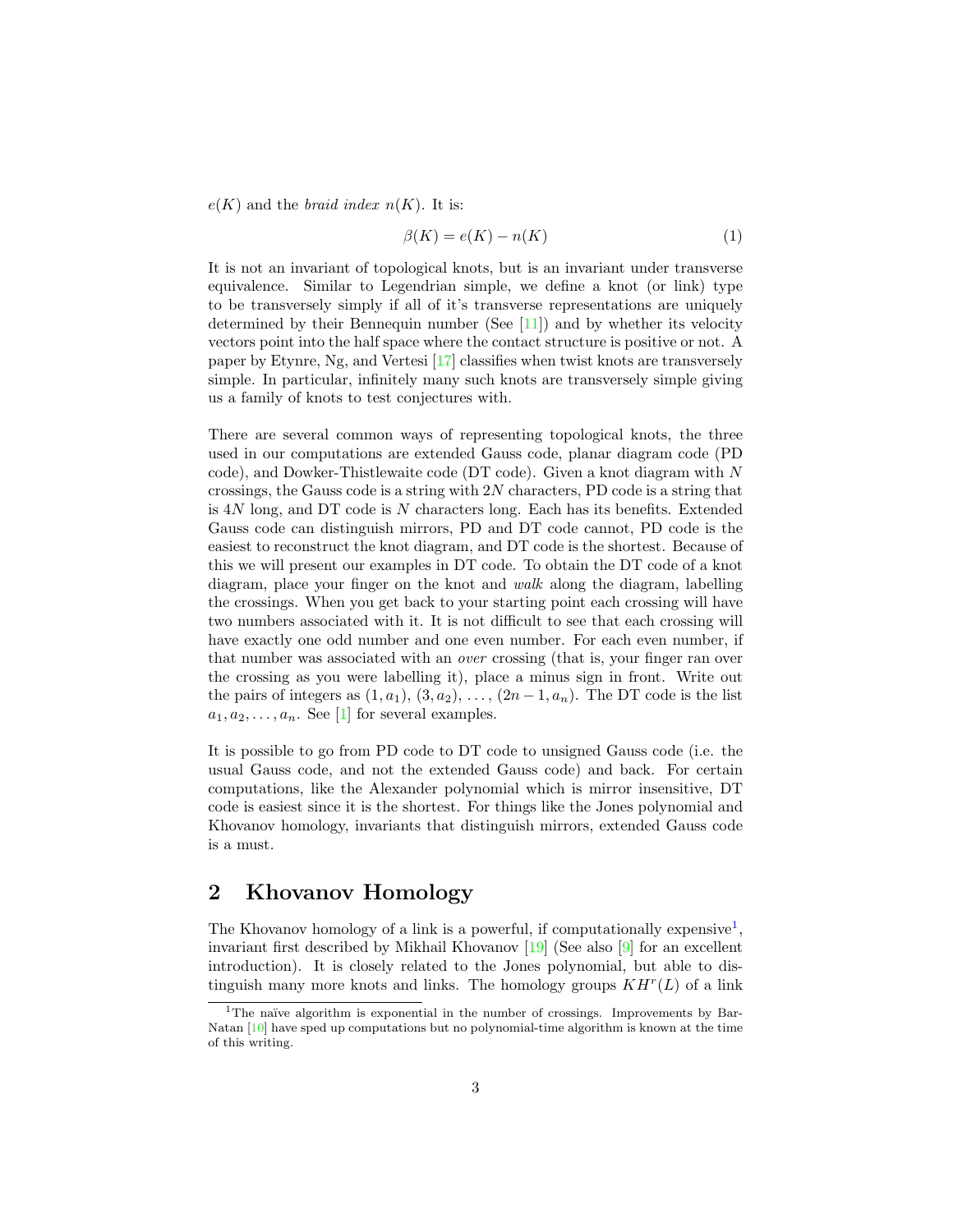(or knot) $L$  are the direct sum of homogeneous components  $KH_{\ell}^r(L)$  and the Khovanov Polynomial (See  $[4]$ ) is given by:

$$
Kh(L)(q,t) = \sum_{r,\ell} t^r q^{\ell} \dim(KH_{\ell}^r(L))
$$
\n(2)

The Jones polynomial of L is recovered via:

$$
J(L)(q) = Kh(q, -1)
$$
\n(3)

Khovanov homology is not a perfect invariant. That is, there are distinct knots with the same Khovanov homology, but it is a powerful invariant and is capable of detecting certain knot types.

Theorem 1 (Kronheimer and Mrowka, 2001). If a knot K has the same Khovanov homology as the unknot, then K is equivalent to the unknot.

The unknotting problem asks one to determine if a given knot diagram is equivalent to the unknot. Khovanov homology is a powerful enough tool to accomplish this task. The Khovanov polynomial is a generalization of the Jones polynomial and it has be conjectured that if a knot has the same Jones polynomial as the unknot, then that knot is equivalent to the unknot. At the time of this writing it has not been proven, but there is evidence for and against the claim. Morwen Thistlewaite found links with the same Jones polynomial as the unlink [\[24\]](#page-10-5), and there is a 3-crossing virtual knot that has the same Jones polynomial as the unknot. For the claim, all knots of up to 24 crossings are either the unknot, or have a Jones polynomial different from the unknot  $[25]$ .

**Theorem 2** (Baldwin and Sivek, 2022). If a knot K has the same Khovanov homology as either of the trefoils, then  $K$  is equivalent to one of them.

Theorem 3 (Baldwin, Dowlin, Levine, Lidman, and Sazdanovic, 2021). If a knot K has the same Khovanov homology as the figure-eight knot, then  $K$  is equivalent to it.

See [\[8\]](#page-9-0) and [\[7\]](#page-9-1), respectively.

#### <span id="page-3-0"></span>3 Knot Floer Homology

Knot Floer Homology (abbreviated KFH) is to the Alexander polynomial as Khovanov homology is to the Jones polynomial. That is, it is the categorification of it. It too is a powerful and deeply studied invariant and has been shown, much like Khovanov homology, to be able to distinguish certain knot types.

**Theorem 4** (Ozváth and Szabó, 2004). If K is a knot with the same Knot Floer Homology as the unknot, then  $K$  is equivalent to the unknot.

See [\[21\]](#page-10-7).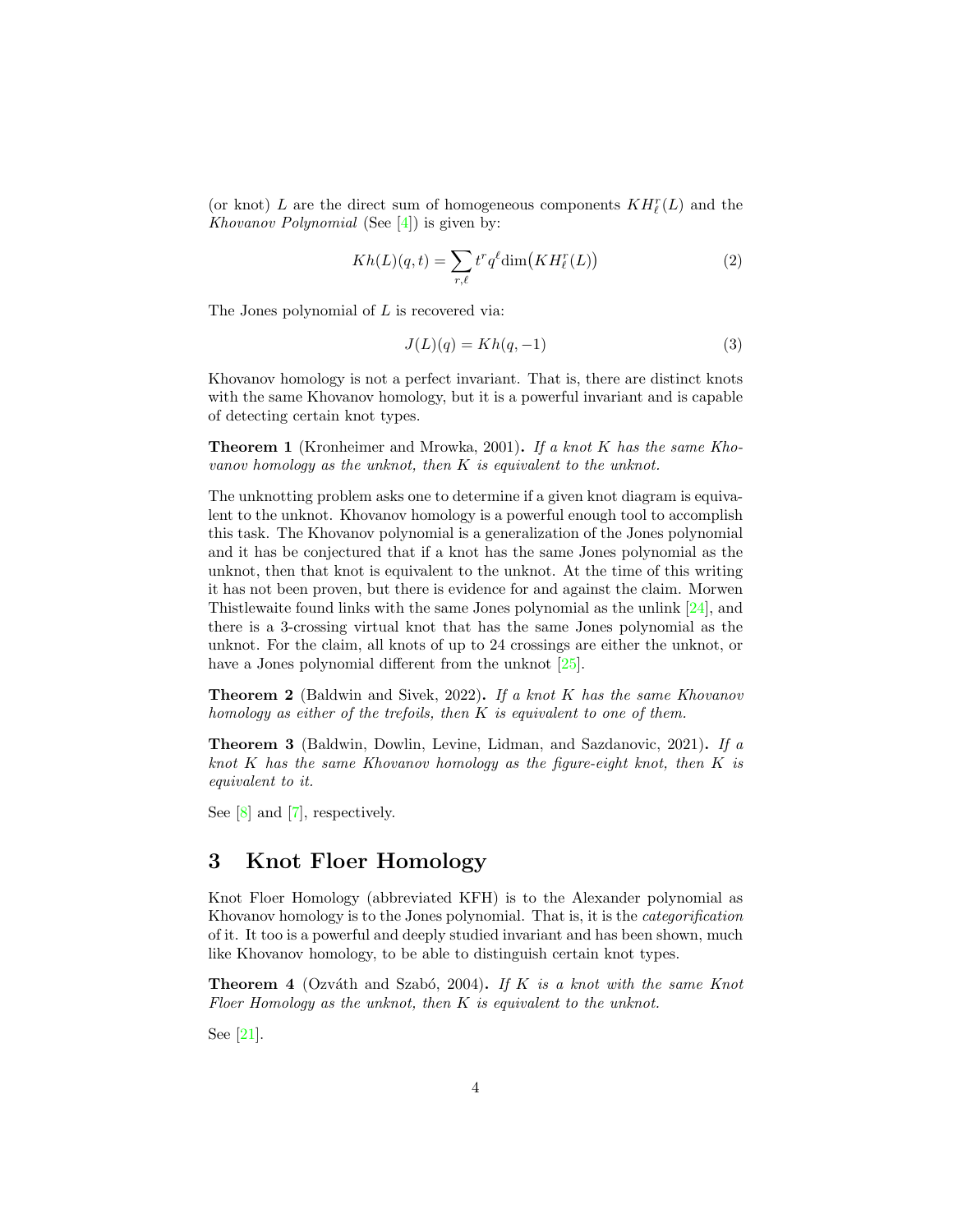**Theorem 5** (Ghiggini, 2008). If K is a knot with the same Knot Floer Homology as one of the trefoils, then  $K$  is equivalent to one of them.

**Theorem 6** (Ghiggini, 2008). If K is a knot with the same Knot Floer Homol $ogy$  as the figure-eight, then  $K$  is equivalent to the figure-eight.

See [\[18\]](#page-10-8).

## <span id="page-4-0"></span>4 Conjectures on Khovanov and Knot Floer Homology

Both Khovanov and Knot Floer Homology are capable of detecting the unknot, trefoils, and figure-eight knot. The Khovanov homology with coefficients in  $\mathbb{Z}/2\mathbb{Z}$  is also capable of detecting the cinquefoil knot [\[6\]](#page-9-10), which is the  $T(5, 2)$ torus knot. The Jones polynomial, on the other hand, is not capable of detecting the  $T(5, 2)$  torus knot since the  $10_{132}$  knot yields the same polynomial. These are the easiest of the Legendrian simple knots leading us to the following.

**Conjecture 1.** If a link type  $L$  is Legendrian simple, then the Khovanov and Knot Floer homologies of L distinguish it. That is, if L is another link with the same Khovanov or Knot Floer homology, then  $L$  is equivalent to  $L$ .

Numerical evidence has been tallied for all Torus knots with up to 50 crossings against all knots of up to 17 crossings. There are many torus knots that have the same Jones polynomial as a non-torus knot  $(T(2, 5)$  matches a 10 and 17 crossing knots,  $T(2, 7)$  matches a 12 crossing knot, and  $T(2, 11)$  matches a 14 crossing knot) so we cannot generalize the Jones unknot conjecture. Nevertheless, in all cases the Khovanov homologies were different (see Numerical Results section).

The computation was done as follows. There are libraries for Python and Sage for working with knot polynomials. In particular, we used Regina [\[12\]](#page-9-11), SnapPy [\[14\]](#page-9-12), the Sage knot library [\[23\]](#page-10-9), and our own ever-growing C library. The need for four different libraries was for the sake of sanity. One library alone is sufficient for the computation of the Jones polynomial but it never hurts to double check. The Jones polynomials of all torus knots up to 50 crossings were computed using the formula:

<span id="page-4-1"></span>
$$
J(T(m,n))(q) = q^{(m-1)(n-1)/2} \frac{1 - q^{m+1} - q^{n+1} + q^{m+n}}{1 - q^2}
$$
 (4)

Using any of the aforementioned libraries, the Jones polynomial of all knots up to 17 crossings were computed and compared against this table of torus knot Jones polynomials (Eqn. [4\)](#page-4-1). If a match was found the regina library was used to determine if the knots were actually identical. That is, if the knot whose Jones polynomial was being compared against the torus knots was indeed a torus knot itself. If the knots were distinct, this knot was saved in a text file for later examination. At the end of the computation 4 non-torus knots had the same Jones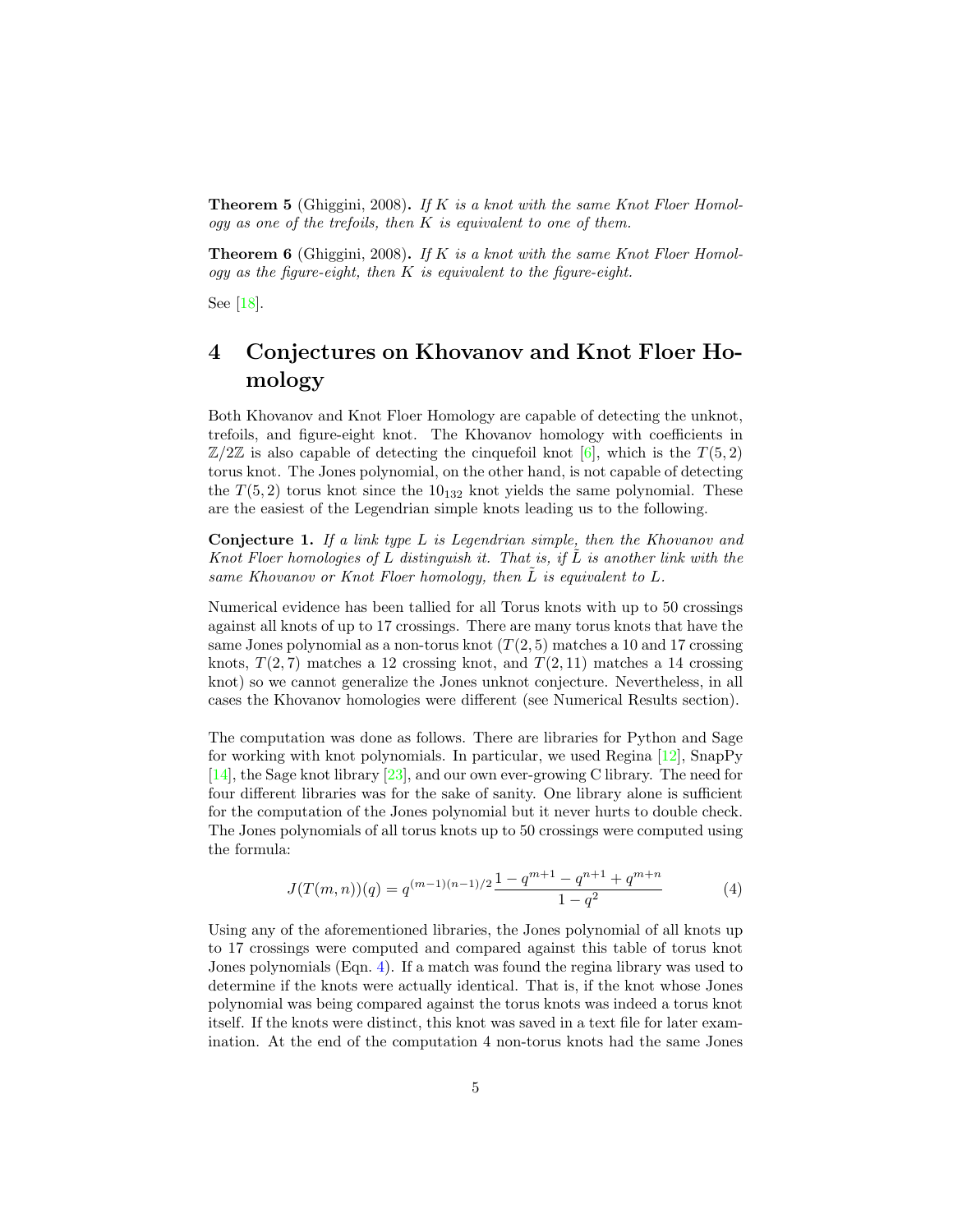polynomial as a torus knot (the 4 mentioned previously). Since the Khovanov polynomial contains the Jones polynomial in it (recall  $J(L)(q) = Kh(L)(q, -1)$ ) the only possible non-torus knots with the same Khovanov homology as a torus knot were these 4.

Using the Java library JavaKh<sup>[2](#page-5-0)</sup> we found that these four knots with the same Jones polynomials as some torus knot all had different Khovanov homologies. Thus, we have the following claim:

**Theorem 7.** If a knot K has less than or equal to 17 crossings and has the Khovanov homology of a torus knot  $T$  with less than 50 crossings, then  $K$  is equivalent to T.

A similar search for Knot Floer Homology has been performed for up to 17 crossings. First, the Alexander polynomial was computed. In comparison to the Jones polynomial (which has no known *classical* polynomial-time algorithm)<sup>[3](#page-5-1)</sup>, the naïve algorithm for the Alexander polynomial is cubic in time (one need only compute the determinant of a particular matrix), but improvements have been made here as well. Needless to say, this greatly improves performance in the search for a match for Knot Floer homology. Much like the Jones polynomial, the Alexander polynomial of a torus knot  $T(p, q)$  has a well-known closed form solution:

$$
\Delta_{T(p,q)}(t) = t^{-\frac{(p-1)(q-1)}{2}} \frac{(t^{pq} - 1)(t-1)}{(t^p - 1)(t^q - 1)}
$$
\n
$$
(5)
$$

While the computation of the Alexander polynomial is more efficient than the Jones' polynomial, this comes at a cost. Only four non-torus knots had the same Jones polynomial as a torus knot, but thousands of non-torus knots had the same Alexander polynomial as a torus knot. The Knot Floer Homologies of these matching knots were computed using the SnapPy python library. In the end none of these knots had the same KFH as a torus knot, giving us the following.

Theorem 8. If a knot with less than or equal to 17 crossings has the same Knot Floer homology as a torus knot with less than or equal to 50 crossings, then the knot is equivalent to the torus knot.

Lastly, a search through the twist knots yielded some more results. The Jones polynomials of the twist knots are known, with the formula:

$$
J(m_n)(q) = \begin{cases} (1+q^{-2}+q^{-n}+q^{-n-3})/(1+q), & n \text{ odd} \\ (1+q-q^{3-n}+q^{-n})/(1+q), & n \text{ even} \end{cases}
$$
(6)

The Alexander polynomial for this family is known as well.

$$
\Delta_{m_n}(t) = \begin{cases} \frac{n+1}{2}t - n + \frac{n+1}{2}t^{-1} & n \text{ odd} \\ -\frac{n}{2}t + (n+1) - \frac{n}{2}t^{-1} & n \text{ even} \end{cases} \tag{7}
$$

<span id="page-5-0"></span><sup>2</sup>Thanks must be paid to Nikolay Pultsin who made edits to JavaKh-v2 so that it may run on a GNU/Linux machine using OpenJDK 17.

<span id="page-5-1"></span> $3A$  quantum algorithm has been discovered [\[5\]](#page-9-13).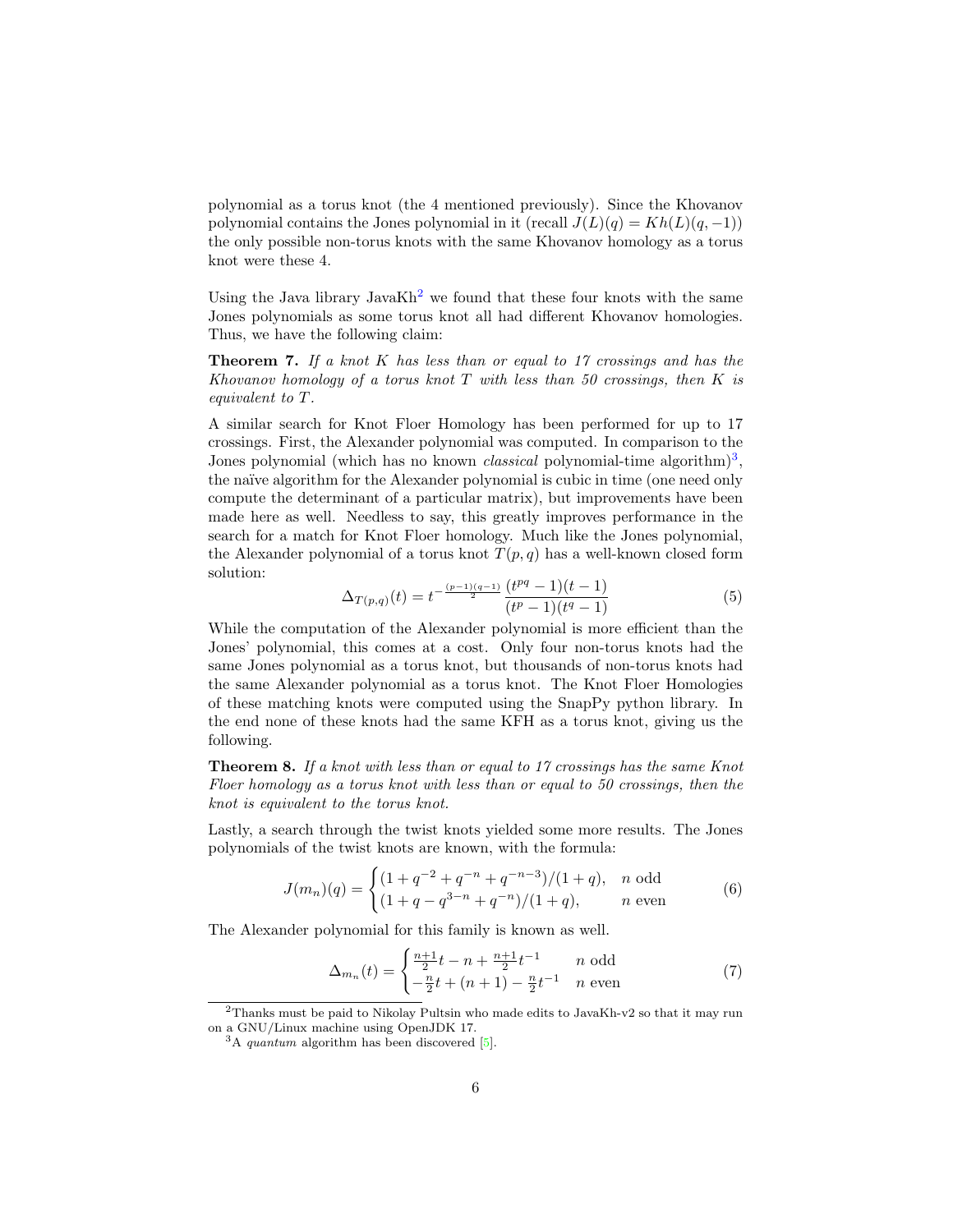A search through all knots up to 17 crossings against all twist knots up to 40 crossings provided many matches for the Jones polynomial, but none for Khovanov homology. Similarly for the Alexander polynomial and KFH.

#### <span id="page-6-0"></span>5 Numerical Results

In our search we found that four torus knots had the same Jones polynomial as a non-torus knot. The  $T(2, 5)$  knot, which is the cinquefoil, matches  $10_{132}$ . This result has already been known, and it has also been known for some time that Khovanov homology distinguishes these two (See [\[4\]](#page-9-9)). The resulting Khovanov polynomials are given in the following tables. The coefficient of  $q^{\ell}t^{r}$  is given by the  $(r, \ell)$  slot in the tables. Empty represents a zero coefficient. The DT code of  $10_{132}$  is 4, 8,  $-12$ , 2,  $-16$ ,  $-6$ ,  $-20$ ,  $-18$ ,  $-10$ ,  $-14$ .

| q/t              | $-5$ | $-3$ | $-2$ | $-1$ |  |
|------------------|------|------|------|------|--|
| $-15$            |      |      |      |      |  |
| $\overline{-13}$ |      |      |      |      |  |
| $-11$            |      |      |      |      |  |
| -9               |      |      |      |      |  |
| $-7$             |      |      |      |      |  |
| -5               |      |      |      |      |  |
| -3               |      |      |      |      |  |

Table 1: Khovanov Polynomial for  $T(5, 2)$ 

| q/               | 6 | $-5$ | $-3$ | $-2$                        |  |
|------------------|---|------|------|-----------------------------|--|
| $\overline{-15}$ |   |      |      |                             |  |
| $\overline{-13}$ |   |      |      |                             |  |
| $-11$            |   |      |      |                             |  |
| $-9$             |   |      |      |                             |  |
| $-7$             |   |      |      |                             |  |
| $-5$             |   |      |      | $\mathcal{D}_{\mathcal{L}}$ |  |
| $\overline{-}3$  |   |      |      |                             |  |
|                  |   |      |      |                             |  |

Table 2: Khovanov Polynomial for  $10_{132}$ 

The cinquefoil also has the same Jones polynomial as a 17 crossing knot, but once again the Khovanov homologies were able to distringuish between them. The DT code of this 17 crossing knot is 18, −28, −16, 24, −32, −20, 34, −6, 30, −22, −12, 26, 8, −2, −4, 14, −10.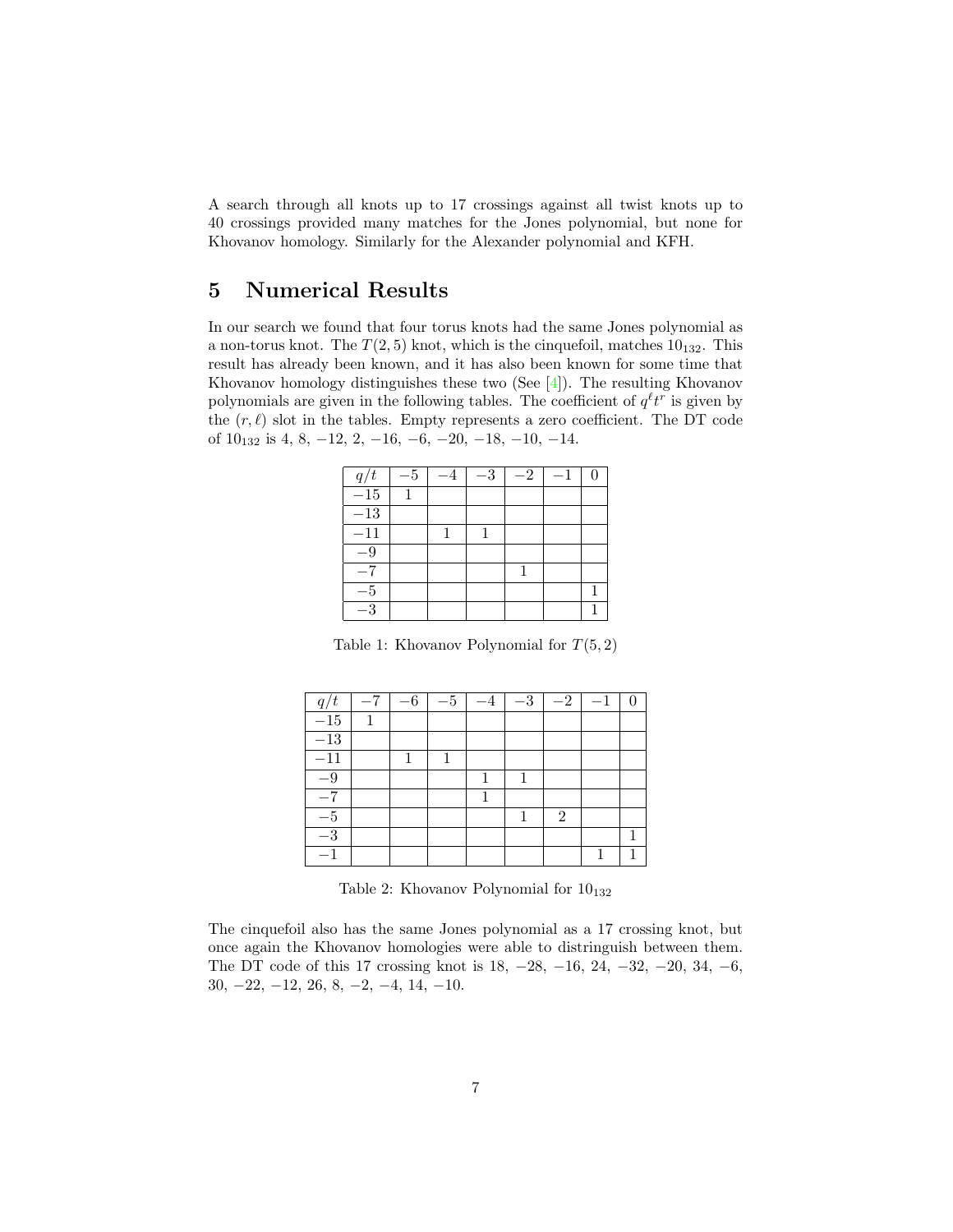| q/t    | $-9$ | $-8$ | $-7$ | $-6$ | $-5$ | $-4$           | $-3$ | $-2$ | $^{-1}$ | ⋂ |
|--------|------|------|------|------|------|----------------|------|------|---------|---|
| $-15$  | 1    |      |      |      |      |                |      |      |         |   |
| $-13$  |      |      |      |      |      |                |      |      |         |   |
| $-11$  |      |      |      |      |      |                |      |      |         |   |
| $-9$   |      |      |      |      | 1    |                |      |      |         |   |
| $-7$   |      |      |      |      |      |                |      |      |         |   |
| $-5\,$ |      |      |      |      |      | $\overline{2}$ |      |      |         |   |
| $-3$   |      |      |      |      |      |                |      |      |         |   |
| $-1$   |      |      |      |      |      |                |      |      |         |   |
|        |      |      |      |      |      |                |      |      |         |   |

Table 3: Khovanov Polynomial for the 17 Crossing Knot

The  $T(7, 2)$  knot, also the  $7<sub>1</sub>$  knot, and occasionally called the septafoil, has the same Jones polynomial as a 12 crossing knot. The Khovanov polynomials are distinct. The DT of this 12 crossing knot is given by 6, 10, 14,  $-18$ , 2,  $-20$ , 4, 22, 24, −8, −12, 16.

| q/t              | $-7$ | $-6$ | $-5$ | $-4$ | $-3$ | $-2$ | $-1$ |  |
|------------------|------|------|------|------|------|------|------|--|
| $-21$            |      |      |      |      |      |      |      |  |
| $-19$            |      |      |      |      |      |      |      |  |
| $-17$            |      |      |      |      |      |      |      |  |
| $\overline{-15}$ |      |      |      |      |      |      |      |  |
| $-13$            |      |      |      | 1    | 1    |      |      |  |
| $\overline{-}11$ |      |      |      |      |      |      |      |  |
| $-9$             |      |      |      |      |      |      |      |  |
| $-\bar{7}$       |      |      |      |      |      |      |      |  |
| $-5$             |      |      |      |      |      |      |      |  |

Table 4: Khovanov Polynomial for  $T(7, 2)$ 

| q/t             | $-9$ | $-8$ | $-7$ | $-6$ | $-5$ | $-4$           | $-3$ | $\overline{-}2$ | $-1$ | $\theta$ |
|-----------------|------|------|------|------|------|----------------|------|-----------------|------|----------|
| $-21$           | 1    |      |      |      |      |                |      |                 |      |          |
| $-19$           |      |      |      |      |      |                |      |                 |      |          |
| $-17$           |      | 1    | 1    |      |      |                |      |                 |      |          |
| $-15$           |      |      |      | 1    | 1    |                |      |                 |      |          |
| $-13$           |      |      |      | 1    | 1    |                |      |                 |      |          |
| $-11$           |      |      |      |      | 1    | $\overline{2}$ | 1    |                 |      |          |
| $-9$            |      |      |      |      |      | 1              |      |                 |      |          |
| $-7$            |      |      |      |      |      |                | 1    | $\overline{2}$  |      |          |
| $-5\,$          |      |      |      |      |      |                |      |                 |      | 1        |
| $\overline{-}3$ |      |      |      |      |      |                |      |                 | 1    |          |

Table 5: Khovanov Polynomial for the 12 Crossing Knot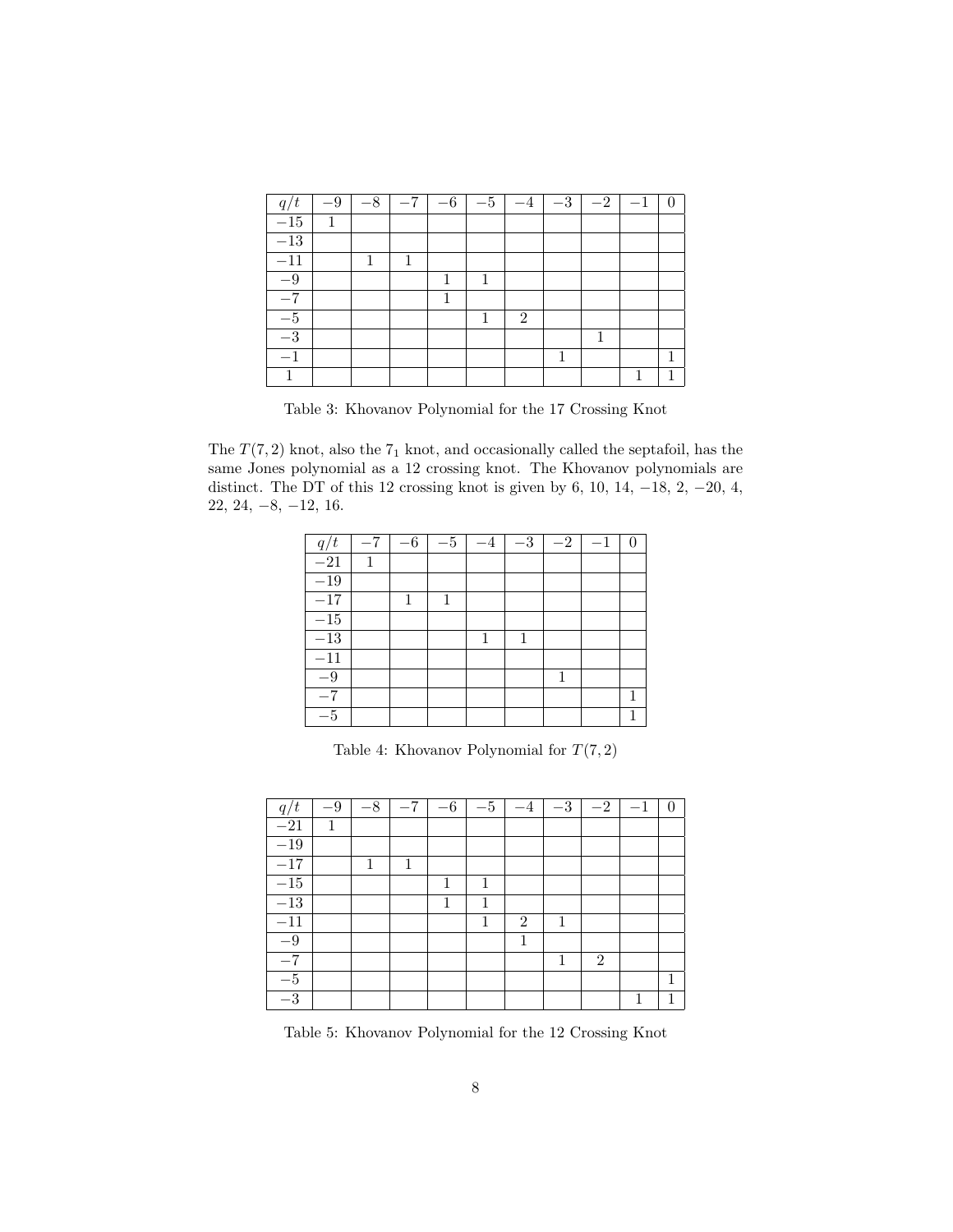Lastly, the  $T(11, 2)$  torus knot has the same Khovanov homology as a 14 crossing knot. The table for the Khovanov polynomial of this knot is quite large and has been omitted. Nevertheless, it differs from the Khovanov polynomial of T(11, 2). The DT code of this knot is 8,  $-12$ ,  $-16$ ,  $-20$ ,  $22$ ,  $-2$ ,  $24$ ,  $-4$ ,  $26$ , −6, 28, 10, 14, 18.

For twist knots there were 8 matches for the Jones polynomial. In all cases the Khovanov homologies were distinct. The following table shows the DT code of the matching knots.

| Twist Knot     | Non-Twist Knot                               |
|----------------|----------------------------------------------|
| m <sub>2</sub> | $4810 - 162 - 18 - 20 - 22 - 6 - 12 - 14$    |
| m <sub>3</sub> | $48 - 142 - 16 - 18 - 20 - 6 - 10 - 22 - 12$ |
| m <sub>3</sub> | 4 10 -16 -18 2 20 22 24 -8 -6 12 14          |
| m <sub>3</sub> | 4 12 16 -22 14 -20 2 8 24 26 -10 -6 18       |
| m <sub>5</sub> | 4 10 12 16 18 2 -20 6 8 -22 -14              |
| $m_6$          | $48 - 142 - 18 - 20 - 6 - 22 - 12 - 10 - 16$ |
| m <sub>6</sub> | 4 10 -16 -24 -18 2 -20 -22 -26 -12 -14 -8 -6 |
| m <sub>7</sub> | 4 8 10 16 2 -18 -20 6 -22 -12 -14            |

Table 6: Non-Twist Knots with the Same Jones Polynomial as a Twist Knot

The  $m_2$  twist knot is the figure eight knot. The matching 11 crossing knot is the K11n19 knot from the Hoste-Thistlewaite table of 11 crossing knots. That the Jones polynomial of these knots match has been known, and this can be found on the knot atlas (See [\[2\]](#page-9-14) and [\[3\]](#page-9-15)). Also found on the knot atlas is that Khovanov homology does indeed distinguish these knots.

To conclude, for up to 17 crossings, Khovanov and Knot Floer homologies have thus far been able to distinguish the twist knots.

#### <span id="page-8-0"></span>6 Acknowledgements

We thank Shadi Ali Ahmad, Ilya Kryukov and Jacob Swenberg for their observation and remarks in the early stage of this work. The numerical results of Samantha Allen and Jacob Swenberg about the Jones Polynomial of a connected sum of two Hopf links were very inspirational since they provided the connection to the work of Fan Ding and Hansjorg Geiges on the Legendrian simple links . We are very grateful to Nikolay Pultsin for his indispensable help with the Khovanov homology code available on the internet. We are thankful to Jim Hoste, Morwen Thistlethwaite and Jeff Weeks for sharing their database of DT codes of knots.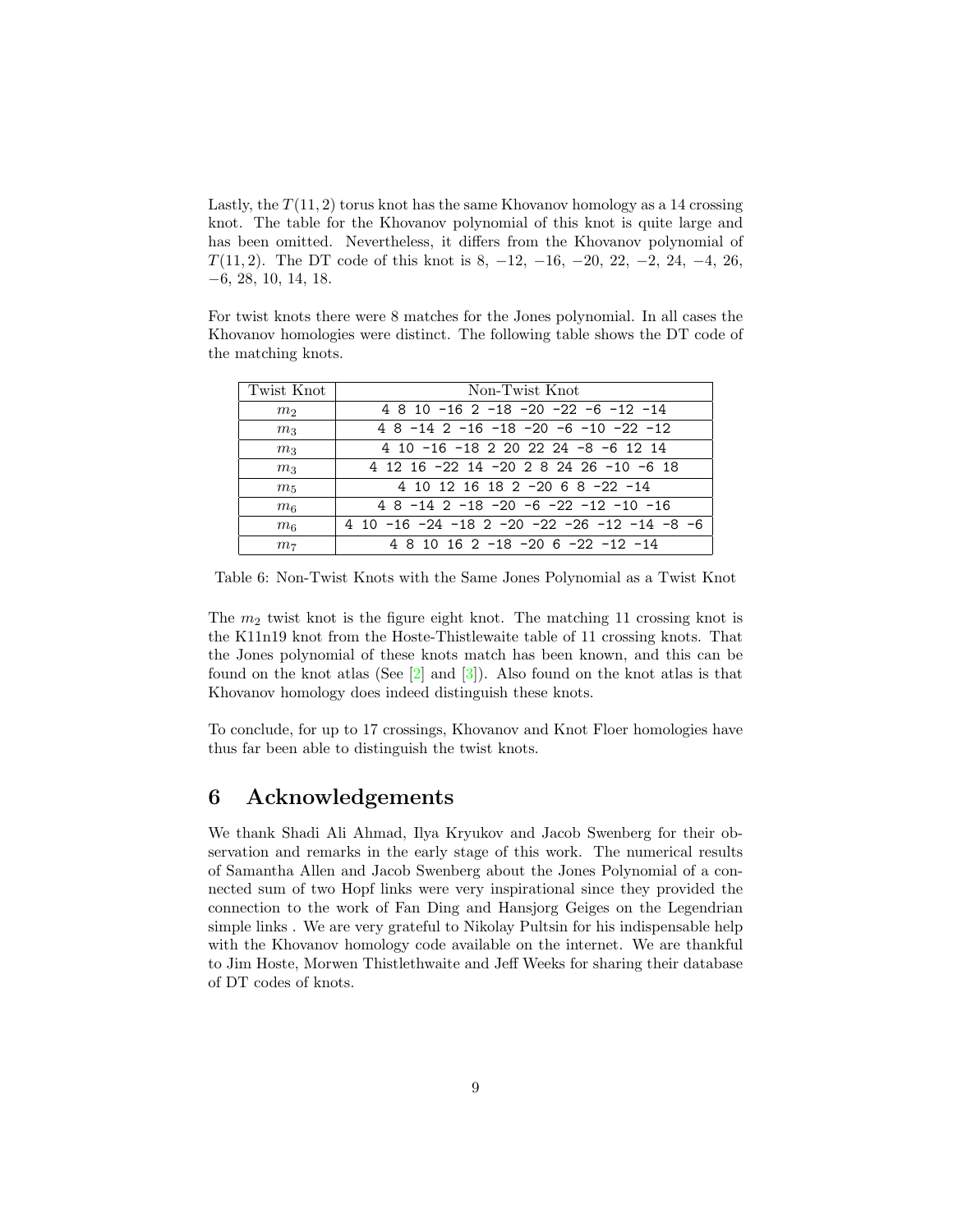#### References

- <span id="page-9-6"></span>[1] Knot atlas dt codes. [http://katlas.org/wiki/DT\\_Codes](http://katlas.org/wiki/DT_Codes). Accessed: 2022-05-20.
- <span id="page-9-14"></span>[2] Knot atlas figure-eight knot. [http://katlas.org/wiki/4\\_1](http://katlas.org/wiki/4_1). Accessed: 2022-05-20.
- <span id="page-9-15"></span>[3] Knot atlas k11n19. <http://katlas.org/wiki/K11n19>. Accessed: 2022- 05-20.
- <span id="page-9-9"></span>[4] Knot atlas khovanov homology. [http://katlas.org/wiki/Khovanov\\_](http://katlas.org/wiki/Khovanov_Homology) [Homology](http://katlas.org/wiki/Khovanov_Homology). Accessed: 2022-03-10.
- <span id="page-9-13"></span>[5] D. Aharonov, V. Jones, and Z. Landau. A polynomial quantum algorithm for approximating the jones polynomial. Algorithmica, 55:395–421, 2009.
- <span id="page-9-10"></span>[6] John Baldwin, Ying Hu, and Steven Sivek. Khovanov homology and the cinquefoil, 05 2021.
- <span id="page-9-1"></span>[7] John A. Baldwin, Nathan Dowlin, Adam Simon Levine, Tye Lidman, and Radmila Sazdanovic. Khovanov homology detects the figure-eight knot. Bulletins of the London Mathematical Society,  $53(3):871 - 876$ ,  $2021$ .
- <span id="page-9-0"></span>[8] John A. Baldwin and Steven Sivek. Khovanov homology detects the trefoils. Duke Mathematical Journal, 171(4):885 – 956, 2022.
- <span id="page-9-7"></span>[9] Dror Bar-Natan. On khovanov's categorification of the jones' polynomial. Algebraic and Geometric Topology, pages 337–370, 2002.
- <span id="page-9-8"></span>[10] Dror Bar-Natan. Fast khovanov homology computations. Journal of Knot Theory and Its Ramifications, 16:245–255, 2007.
- <span id="page-9-5"></span>[11] Joan S. Birman and Nancy C. Wrinkle. On Transversally Simple Knots. Journal of Differential Geometry,  $55(2):325 - 354$ , 2000.
- <span id="page-9-11"></span>[12] Benjamin A. Burton, Ryan Budney, William Pettersson, et al. Regina: Software for low-dimensional topology. http://regina-normal.github. io/, 1999–2021.
- <span id="page-9-4"></span>[13] Yuri Chekanov. Differential algebra of legendrian links. Inventiones Mathematicae, pages 441–483, 2002.
- <span id="page-9-12"></span>[14] Marc Culler, Nathan M. Dunfield, Matthias Goerner, and Jeffrey R. Weeks. SnapPy, a computer program for studying the geometry and topology of 3-manifolds. Available at <http://snappy.computop.org> (2022/03/10).
- <span id="page-9-2"></span>[15] Y. Eliashberg and M. Fraser. Classification of topological trivial legendrian knots. CRM Proceedings and Lecture Notes, pages 17–51, 1998.
- <span id="page-9-3"></span>[16] J. B. Etnyre and K. Honda. Knots and contact geometry i. Jounral of Symplectic Geometry, pages 63–120, 2001.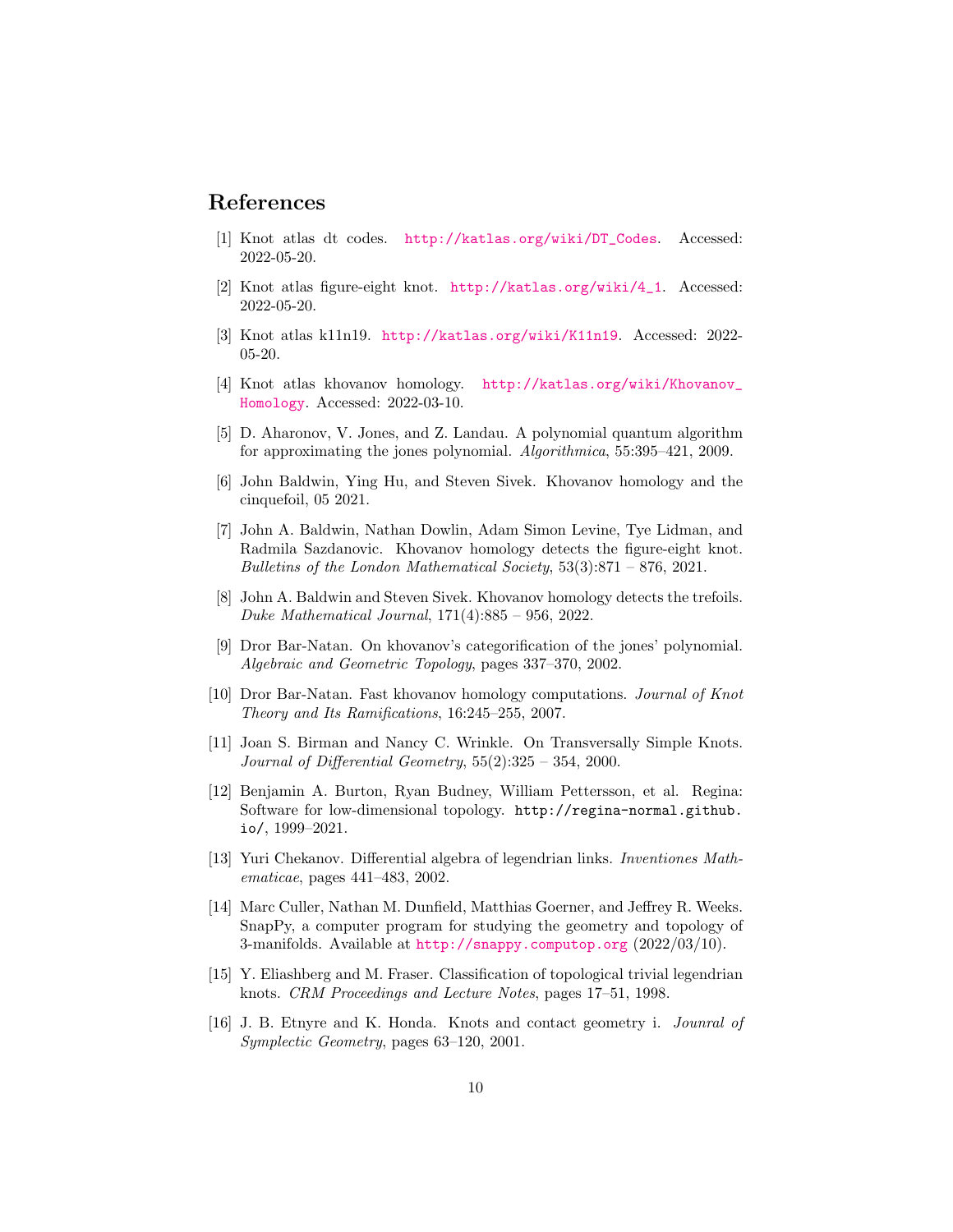- <span id="page-10-3"></span>[17] John Etnyre, Lenhard Ng, and Vera Vertesi. Legendrian and transverse twist knots. Journal of the European Mathematical Society, 15, 02 2010.
- <span id="page-10-8"></span>[18] Paolo Ghiggini. Knot floer homology detects genus-one fibred links, 2008.
- <span id="page-10-4"></span>[19] Mikhail Khovanov. A categorification of the jones polynomial. Duke Mathematical Journal, 101:359–426, 1999.
- <span id="page-10-0"></span>[20] P. B. Kronheimer and T. S. Mrowka. Khovanov homology is an unknotdetector. Publications Mathématiques de l'IHÉS, pages 97–208, 2001.
- <span id="page-10-7"></span>[21] Peter Ozsváth and Zoltán Szabó. Holomorphic disks and genus bounds, 2004.
- <span id="page-10-1"></span>[22] Joshua M. Sabloff. What is a legendrian knot? Notices of the AMS, pages 1282–1284, 2009.
- <span id="page-10-9"></span>[23] W. A. Stein et al. Sage Mathematics Software (Version 9.2). The Sage Development Team, 2022. http://www.sagemath.org.
- <span id="page-10-5"></span>[24] Morwen Thistlethwaite. Links with trivial jones polynomial. Journal of Knot Theory and Its Ramifications, 10:641–643, 2001.
- <span id="page-10-6"></span>[25] Robert E. Tuzun and Adam S. Sikora. Verification of jones unknot conjecture up to 24 crossings. Journal of Knot Theory and Its Ramifications, 30, 2021.
- <span id="page-10-2"></span>[26] Vera Vertesi. Transversally non-simple knots. Algebraic and Geometric Topology, pages 1001–1018, 2008.